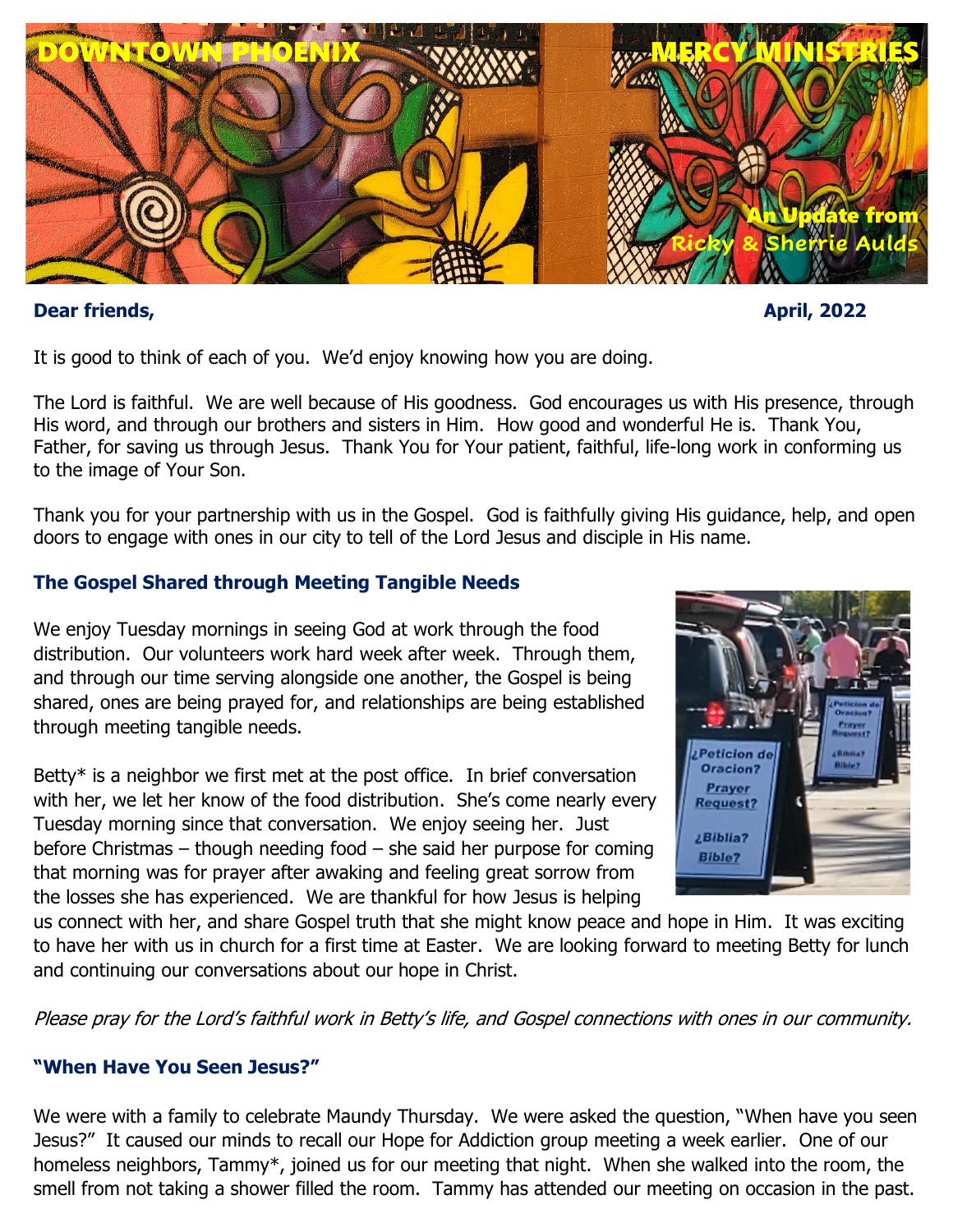But tonight, she was surprisingly engaged with the Gospel lesson, and especially connected with the group discussion – particularly, with LaShay's testimony of once being on the streets herself.

Tammy asked a question, but instead of answering the question as the leader of the meeting, Ricky turned the question to LaShay and Cheryl who have experienced similar lives. They each were able to share the hope they found in Jesus, the transformation He has brought in their lives, and the hope of change that is possible for Tammy, too. Tammy was moved with emotion and tears as she heard their stories, especially as LaShay reflected back to the miracle of her 4-year-old daughter's life. God used her daughter's birth to rescue LaShay's own life. After closing the meeting in prayer, LaShay fully embraced Tammy with all of her stench that had filled the room. It was a beautiful moment, and **where we saw Jesus.**

We are so thankful for how Jesus finds us in our stench of sin, rescues us from sin and death, and gives us new life. Please pray for Tammy as God opens her eyes, heals her, and brings true heart change through Christ.

It has been one-year since LaShay started attending our church and Hope for Addiction. It's been four years since God rescued her life from darkness and bondage, and gave her a beautiful little girl. Enclosed is LaShay's story. She would like her story to help someone else know that new life through Christ is possible – no matter how dark it seems.

# **A Growing City in Great Need of Our Savior**

There is great harvest around us, and much light to shine for others to find hope in Christ. Please pray with us for a steady Gospel witness in a growing city in great need of our Savior. Please pray for the Kingdom connections He would give us to accomplish His continued work. Please pray with us as we continue to seek God in focusing even more intentionally on the ministries in which He wants to bring fruit.

This summer, we will be taking a break from our food distribution to focus more intentionally on our steps forward, and the needed financial support to continue in this work. Please pray with us. We are encouraged.

\*NAME CHANGED

# **May it be Jesus' presence flowing from our lives.**

# **Ricky & Sherrie**



### **TO PARTNER WITH US, PLEASE VISIT MERCYMINISTRIESPHX.COM OR CONTACT US THROUGH OUR INFO BELOW:**

**[ricky@mercyministriesphx.com](mailto:ricky@mercyministriesphx.com) www.mercyministriesphx.com MERCY MINISTRIES 602-663-4831 745 W. FILLMORE ST. [sherrie@mercyministriesphx.com](mailto:sherrie@mercyministriesphx.com) PHOENIX, AZ 85007 410-596-7194**

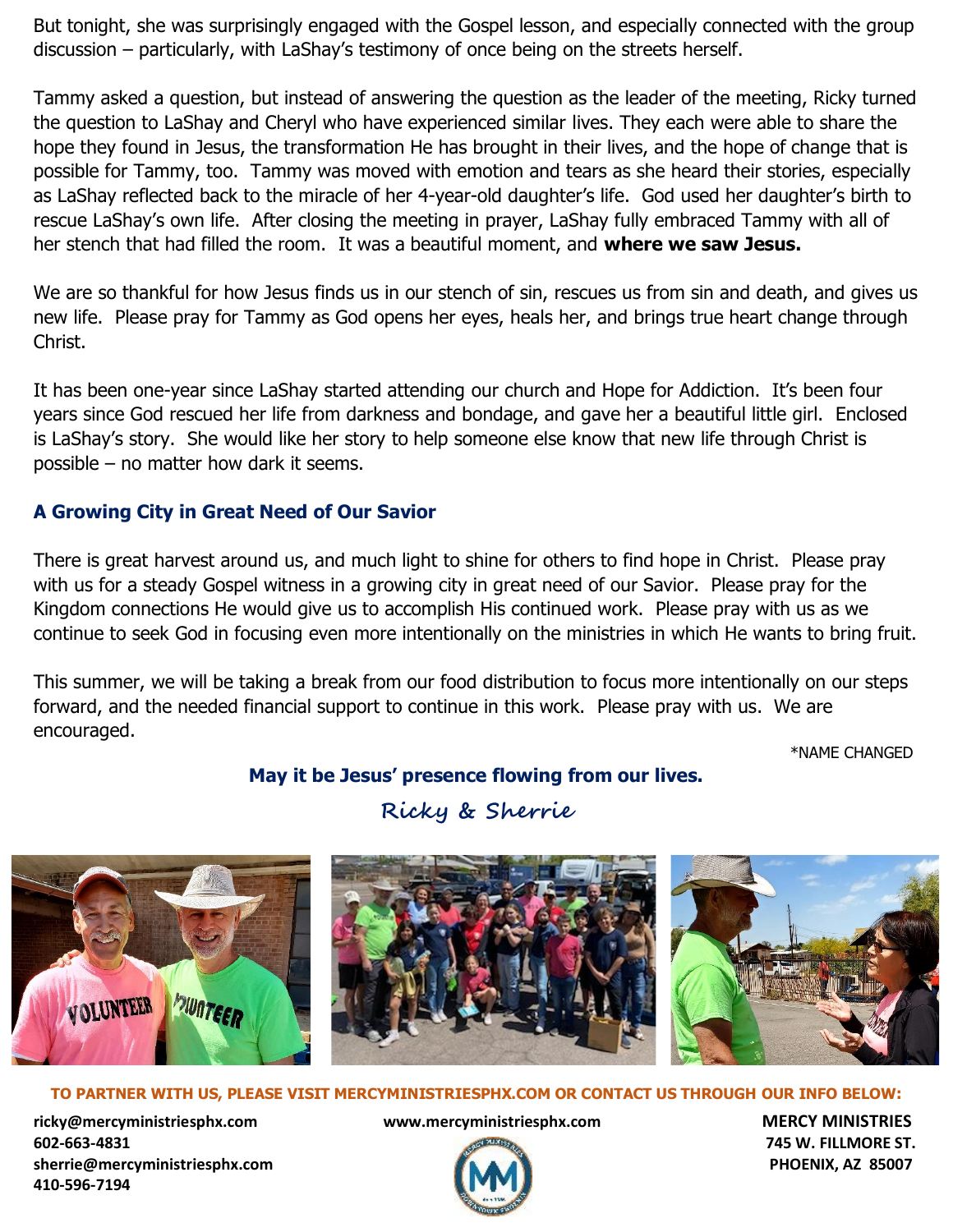## **LaShay's Story**

My name is LaShay. I had been in my addiction and homeless for more than twelve years. I had lost my three oldest sons due to my addiction. I was pregnant with my fourth child, and was prepared to give the baby up for adoption in thinking adoption was the only solution. I mean, I was a junkie on the street. How was I going to care for a baby? I was probably going to lose this child in the system of things anyway. Besides, I really wanted to die. I remember about a week before I went into labor, I was sitting in front of a mirror in a motel room crying and asking God, "Why?" "Why would You let this happen?" I couldn't even take care of my other children. I just wanted to kill myself, and I was hurt and angry that I couldn't kill myself because I was pregnant. So, I decided that I would give the baby up for adoption. **Then, I could die and all my suffering would be over.**

My premature baby was substance exposed and the hospital where we were did not have a Neonatal ICU. So, my baby was flown to another hospital because she was not able to suck on a bottle and needed a feeding tube. At this point, I did not know what to do. **I was completely lost and alone.**

Then as I lay in the hospital bed, I awoke to my doctor staring at me. She said, "I bet you are wondering why I am here." She must have been there for a while because she had her feet up on the bed and she looked relaxed. I said, "Not really." She then said, "I am trying to figure out why you are alive." They were having a hard time getting blood from me, and the doctor wanted the blood work repeated because she was convinced the results could not be correct. They repeated the blood work and brought the tests back with the same results. So now she is sitting next to my bed telling me that there is no way I should be alive, because I have half the blood needed in my body to stay alive. I needed four blood transfusions immediately. I really didn't care, because I was telling myself, **"You should let me die."** The doctor told me I had nowhere to go and nothing to do, so "to just relax and let me make you better."

The doctor left my room, and as I sat there, I heard a voice say, "You are your mother's daughter. Your mom has four children, and you have four children. Your mom has three boys and one girl, and you have three boys and one girl. Your mom's two oldest boys were taken and raised by someone else, and your two oldest boys were taken the same way. Your mom raised you and your brother, and you now have the opportunity to raise your son and daughter. This time, you can break the cycle, because if you don't, your daughter is going to repeat the mistakes you made just like you have repeated your mother's mistakes." I didn't know how I was going to accomplish this, but I was willing to try. **I knew God had spoken to me**, because no one on earth could have made me see this.

I went into treatment, and afterwards, I couldn't get a job, much less a place to live. I struggled. I finally got a job, into transitional housing, and my daughter was returned to my care. I started having communication with my sons that were adopted, and two years ago, my oldest son came to live with me. **This was a miracle all by itself.**

One year ago, a friend / co-worker invited me to church. It was Easter Sunday, so I went. She then invited me to Hope for Addiction and I went. I love this church and this recovery group. Though hearing the Gospel growing up, it was attending this church and recovery group, that **I understood the Gospel** for myself and how to apply it to my life.

I was feeling alone. Even though I rekindled a relationship, I felt alone. I was struggling with loneliness and I spoke about this loneliness at the Hope for Addiction meeting. I was immediately giving phone numbers from others in the group that I could reach out to. It took me a while, before one day I was struggling so much that I texted one of those numbers and asked for prayer. I received a message back that I was on their prayer list. That completely comforted me! **I wasn't alone and someone was thinking about me.** Jesus is always with me, and I am teaching my daughter this, too.

Only God could have done this. On April 23, 2022, it will be four years since God spoke to me in the hospital bed. It will be my daughter's fourth birthday, and four years that I have been off drugs. **God saved me!**